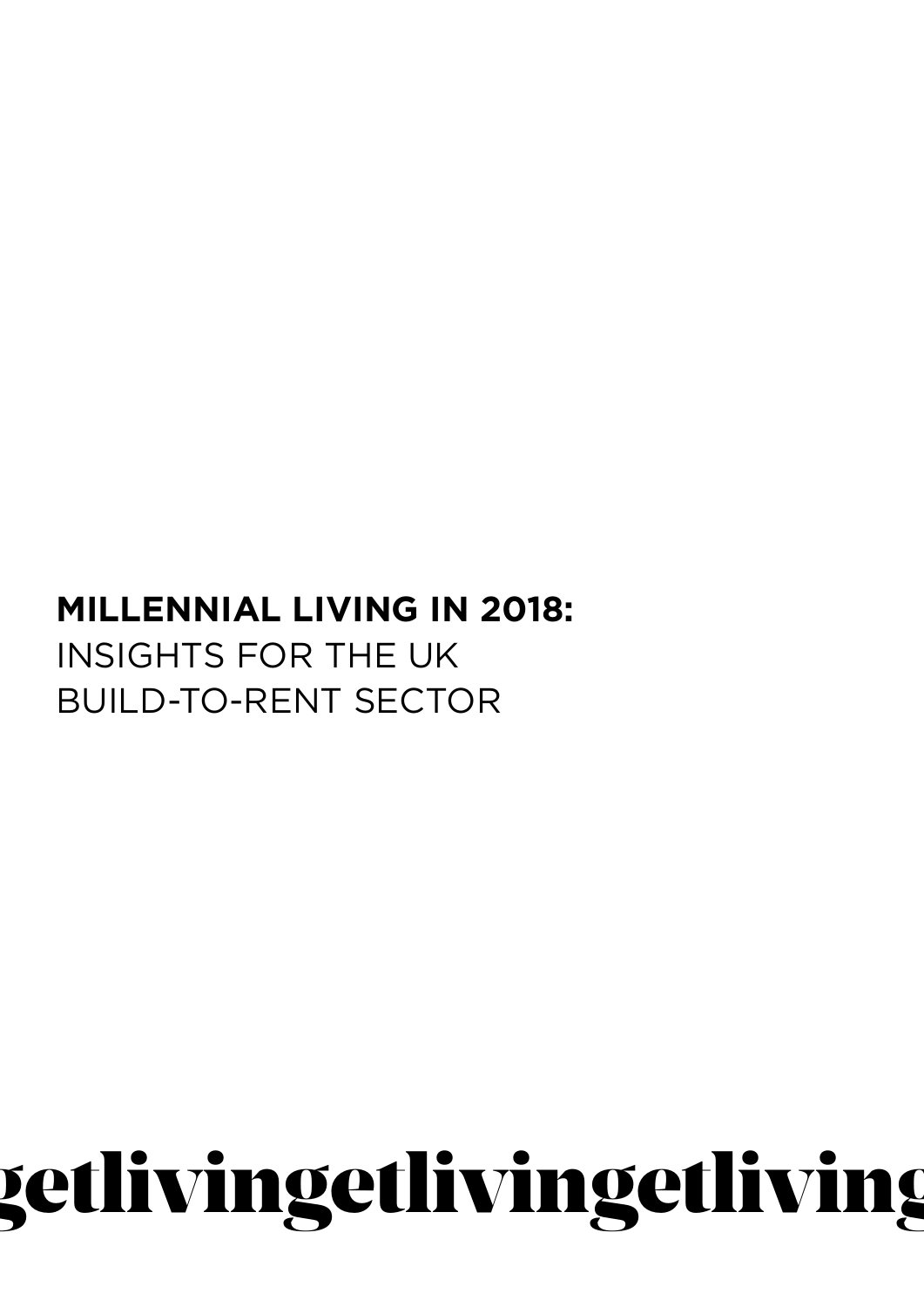**EXECUTIVE SUMMARY** 6



# getlivingetlivingetlivingetlivingetliving

| <b>KEY FINDINGS</b>                        |    |
|--------------------------------------------|----|
| <b>OWNING VS RENTING</b>                   | 8  |
| <b>CHOOSING WHERE TO LIVE</b>              | 10 |
| <b>CHANGING WAYS OF WORKING</b>            | 12 |
| <b>MILLENNIAL MONEY</b>                    | 14 |
| <b>TRAVELLING AND COMMUTING</b>            | 16 |
| MILLENNIAL LIVES                           |    |
|                                            |    |
| PLACEMENT YEAR PIONEER - MOLLY             | 17 |
| <b>GERMAN LESSONS - ROB</b>                | 18 |
| <b>EAST VILLAGE STOPOVER - MELISSA</b>     | 19 |
| <b>ARTICLE</b>                             |    |
|                                            |    |
| <b>IT'S NOT SO BAD FOR GENERATION RENT</b> | 20 |
| <b>CONCLUSION</b>                          | 22 |
|                                            |    |

**FOREWORD**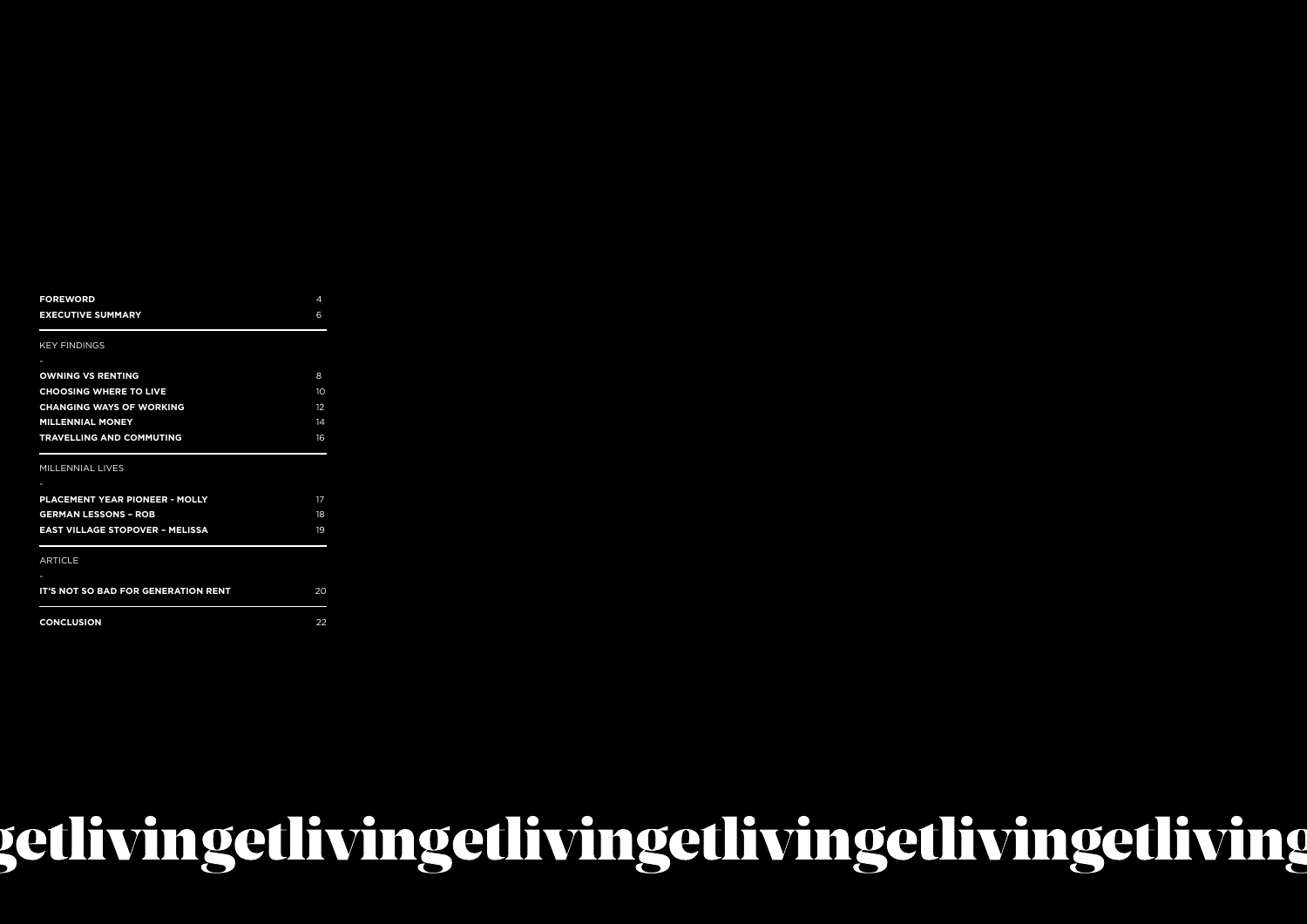## Foreword

When we opened East Village at the end of 2013, Uber and Deliveroo were still new to London, WeWork launched its first London location the following year, and Amazon's Alexa entered UK homes in 2016.

Since Get Living launched, the way people live and work has changed forever.

This is especially true among the generation labelled 'Millennials'. In 2013 they were in their teens and twenties, and now they've grown up in a new ondemand subscription society - where it's increasingly common to rent, rather than buy - challenging the assumptions of their Baby Boomer parents.

We've seen these shifts and recognise that our customers - our residents - need to be at the heart of what we do. We've

also found that many choose to rent. It suits their lifestyle, their life stage and offers them a better living experience.

In our first five years we've ignored the preconceptions around Millennials.

We've found this generation are responsible renters, so we scrapped the standard six-week security deposit. They want to feel secure in their home, so we offered longer tenancies. They need flexibility, so we have a break clause after six months. They want transparency, so we've never charged fees. They're a generation that's savvy, safety-conscious and always connected. They don't just eat avocados.

Now, as we grow outside of London, we wanted to see how far this is reflected nationwide. What do those living and

**WE COMMISSIONED THIS REPORT TO MARK GET LIVING'S FIFTH ANNIVERSARY. SINCE 2013 WE'VE LED THE CHARGE FOR A BETTER WAY OF RENTING. NOW WE'RE LOOKING BEYOND LONDON AND TAKING WHAT WE'VE LEARNT TO CITIES ACROSS THE UK.**



working in cities and towns across the UK think about home owning vs renting? What makes them choose the places they live? How are their views on living and working changing?

What we found was a picture of caution around property investment, optimism around incomes and an openness to flexible working that is a real departure from previous generations. And, while the majority of renters see benefits to renting, the property sector still has a lot to prove.

Too often landlords are concerned with their property, agents are focused on the landlord and renters themselves are treated as an inconvenience, rarely as a customer. To us that seems short-sighted. According to the Resolution Foundation, 40% of Millennials will rent into their

forties. Renting is no longer a stop-gap before owning, but a long-term lifestyle.

So, as we look ahead to the next five years, it's clear that these shifts can't be ignored. From looking at these findings and listening to our residents we recognise these attitudes are spreading across generations. Among our older residents we find the same demand for flexibility, transparency and convenience – they are the 'Millennial-minded'.

It's time to change the way homes are built, managed and experienced.

One sign of change has been the growth of the build-to-rent sector. Since we launched East Village – widely seen as the start of the sector – the British Property Federation reports that there

are now more than 100,000 build-torent homes complete or planned. These homes are owned by institutions and managed for long-term rental, where the focus is on building homes and places that people want to live in for a long time.

We hope this report provides insight, provokes discussion and challenges perceptions. There's now a huge opportunity to build homes and neighbourhoods that empower this generation and those to come. For us that means we need to continue to make renting a simpler, fairer and positive experience – not just in London but across the UK.

#### **NEIL YOUNG, CEO, GET LIVING**

"

What we found was a picture of caution around property investment, optimism around incomes and an openness to flexible working that is a real departure from previous generations.

"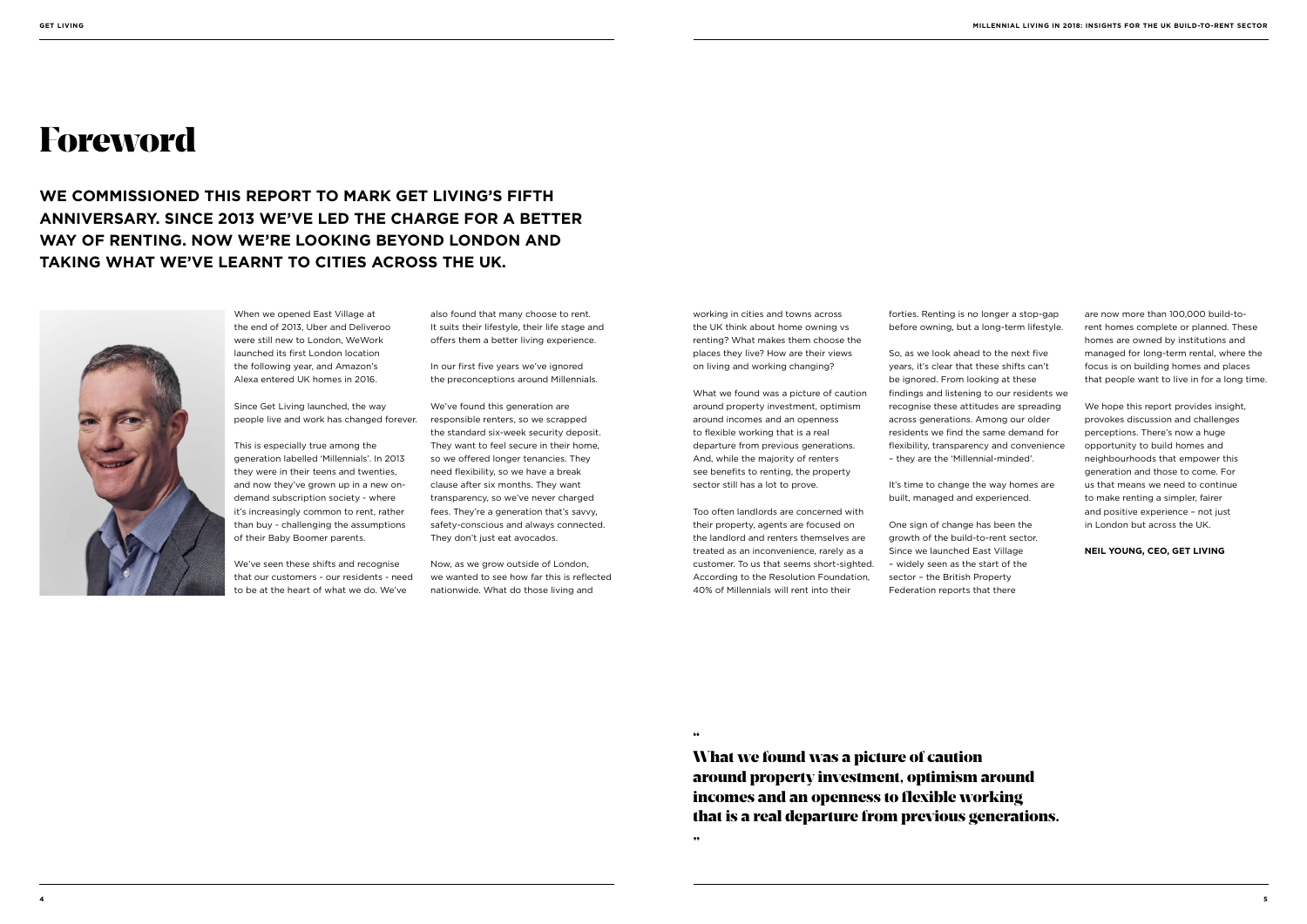## Executive summary

**WHAT DO MILLENNIALS REALLY THINK OF LIFE IN A RENTED HOME? ARE 'GENERATION RENT' TRULY YEARNING TO OWN A PROPERTY?**

Or are they in the vanguard of the new Sharing Society, where people are less interested in following in the footsteps of their home-owning parents and would rather make a fortune from Bitcoin?

Get Living has sought to answer these questions and a host of others about Millennials' lifestyles in ground-breaking research carried out in cities across the UK in March and April 2018. The result is a highly illuminating picture of how their worlds are changing.

But why carry out this research in the first place? Many believe Millennials are frustrated by not getting on the housing ladder quickly enough. However, there

are signs, particularly in London, that the tide is now turning away from home ownership.

As house prices in the capital begin to fall, our poll of 3,065 21 to 35-year-olds showed that a high proportion of those who had bought homes have advised their renting counterparts to stay where they are.

Rising values are no longer a given and, with our poll showing that annual travel costs are 59% higher for home owners than for renters and that 57% consider property investment over the next five years to be 'high risk', it is not surprising that many Millennials say they should keep renting.

There are other factors at play, too. The rollercoaster ride in value for Bitcoin has excited many Millennials, with one in five seeing it as an appealing investment

proposition compared with relatively slow-moving property values.

Finally, the appeal of renting has grown, with 9 in 10 Millennials seeing the benefits and appreciating the flexibility it offers if their circumstances change.

Lifestyles have become more flexible and fluid.

The digital world is increasingly enriching Millennials' lives, with almost two in three subscribing to the likes of Netflix and Amazon Prime and almost half choosing to network online.

But while Millennials are confident in the online world, they are less sure of their own decisions over personal finances. Almost twice as many of those polled said their parents' generation is better informed over their money than their generation.

They are confident in their futures, expecting their income to almost double over the next five years. In London, optimism is even greater, with Millennials expecting a 119% rise in income by 2023. As life in Britain becomes more fluid in every way – from working patterns to ways of shopping and spending leisure time – Generation Rent appears to be happier to continue its flexible and outward looking lifestyle rather than being tied down to more conventional ways.

Shifting population patterns and changing lifestyles are leading Britain towards the German renting model enjoyed for decades by the parents of one of our interviewees.

For now, our poll of 3,000-plus Millennials shows that, for many, renting is a deliberate decision and is no longer considered money down the drain.

" As house prices in the capital begin to fall, our poll of 3,065 21 to 35-year-olds showed that a high proportion of those who bought homes have advised their renting counterparts to stay where they are.

"

### **RENTING IS NOW THE NORM AMONG MILLENNIALS.**

**In 2013, for the first time, private renters in the UK overtook owneroccupiers aged 25-34. According to the Government's latest English Housing Survey, this trend has since sped up.**

**-**

**There are 787,000 annual moves in the private rented sector, with private renters living on average in their homes for 4.3 years.** 

**-**

**Accompanying this trend has been the arrival of the concept of 'build-to-rent', offering high standards of design and placemaking combined with enhanced resident services.** 

**Build-to-rent has its roots in the United States, where its more than two million rental homes are known as 'multi-family'. Build-to-rent itself was first brought to the UK in 2013 by Get Living, when the first residents moved into East Village – a new neighbourhood in Stratford, East London – formerly the London 2012 Athletes' Village.** 

**-**

**There are now more than 100,000 build-to-rent homes, complete or in planning, across the UK, which are raising standards to meet the changing lifestyles and expectations of this new generation of renters.**

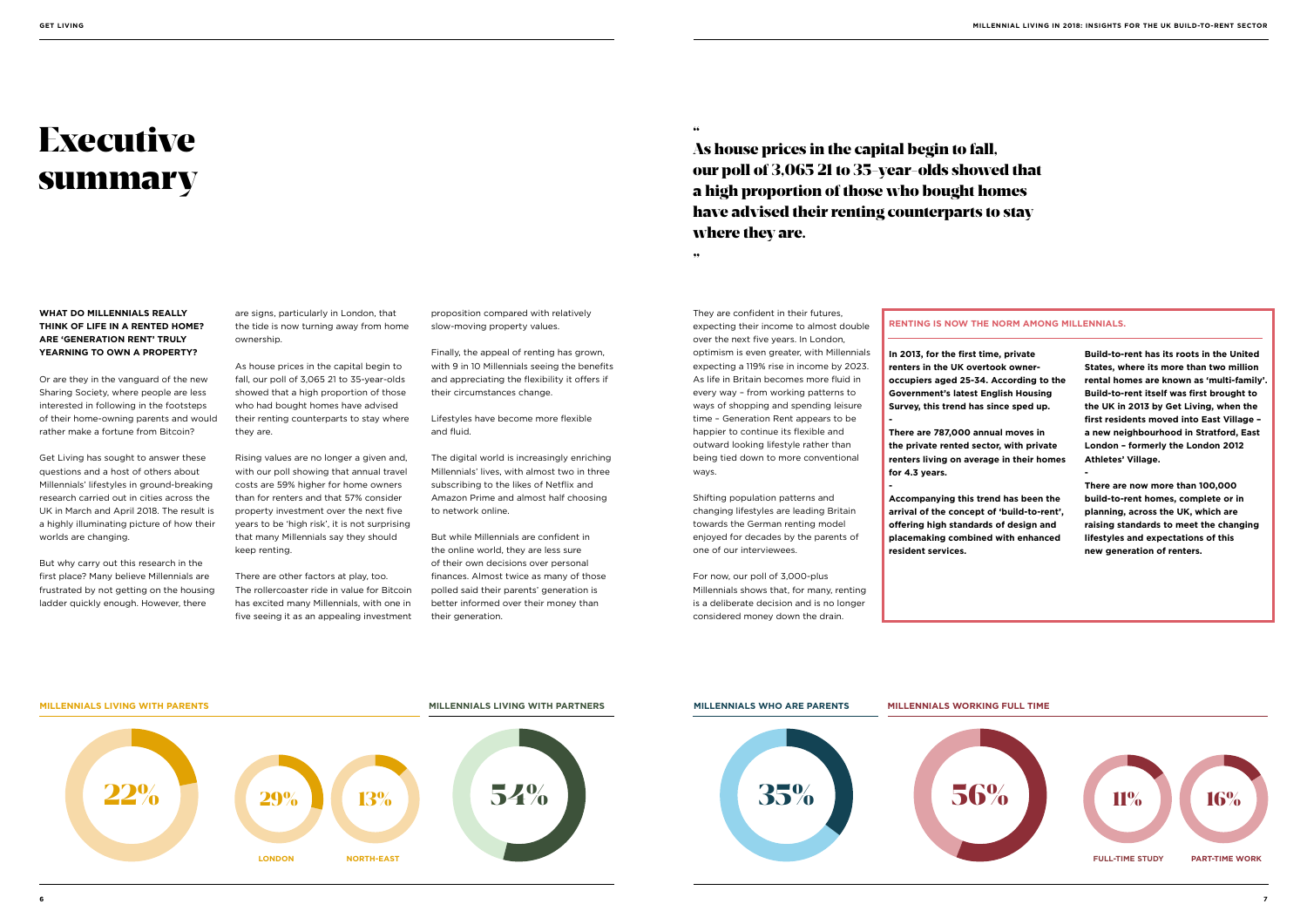**WHEN WE ASKED MILLENNIALS HOW THEY SAW THE PROSPECTS FOR PROPERTY INVESTMENT OVER THE NEXT FIVE YEARS, THEIR ANSWERS WERE HIGHLY CAUTIOUS.**

Among Millennial homeowners almost half (45%) would recommend to first time home buyers that they continue to rent for now.

The perception of property as a risky investment is highest among London Millennials, with 62% saying it is a 'High Risk' venture, a figure only surpassed by those in the West Midlands, with 63% agreeing with their contemporaries in the capital.

Leading mortgage provider Halifax reported in April 2018 that London house prices are falling at their fastest rate in nine years, dropping 3.2% between January and March – the sharpest decline since the global financial crisis.

An average of 57% of Millennials consider investing in property over the next five years where they live to be 'High Risk'. This view is as common amongst those renting a home as living in their own property.

Almost three in four of our survey respondents (74%) believe there are better investments than property, and this increases to 83% for men.

For Millennials the soaring performance of Bitcoin – followed by an almost equally profound correction – holds more intrigue than the prospect of steady growth in house prices. This translated to 21% of Millennials polled believing Bitcoin represents a better investment than property.

#### **RENTING BENEFITS**

Almost nine in ten (89%) Millennials agree there are benefits to renting.

The clearest benefit was the ability to easily move if circumstances change (59%), and with Millennials spending less time in their jobs than previous generations, the ability to re-locate easily is another reason why rental accommodation is becoming more popular.

**ALMOST THREE IN FOUR RESPONDENTS TO OUR SURVEY** BELIEVE THERE ARE BETTER INVESTMENTS THAN PROPERTY, AND THIS INCREASES TO 83% FOR MEN.



Avoiding the need to make repairs and avoiding maintenance costs (41%) are also seen as good news by Millennial renters.

### **DISILLUSIONED MILLENNIAL HOMEOWNERS**

It is striking how disillusioned many Millennial homeowners are, particularly compared to their renting peers.

 $\odot$  57% OF MILLENNIALS CONSIDER INVESTING IN PROPERTY OVER THE NEXT FIVE YEARS WHERE THEY LIVE TO BE 'HIGH RISK'.

More than half (57%) of homeowners say they underestimated the actual cost of buying their first home and 45% say their ongoing total monthly costs are much

**IN YOUR OPINION, WHICH OF THE FOLLOWING ARE BENEFITS** TO RENTING INSTEAD OF OWNING THE PROPERTY YOU LIVE IN?

higher than when they were renting. No doubt stagnating house prices have made cynics out of some homeowners, with 37% of those who had bought their own home complaining that the value of their property had dropped over the last 12 months.

A recurring theme of our research is that buying a home drives Millennials to less convenient locations, with 49% of homeowners agreeing that "I lived in a more convenient location when I rented", with some stark regional differences as well.

For homeowners in Leeds, the proportion saying they lived in a more convenient location when they rented rises to 57% and to a striking 72% for those in Glasgow. The equivalent data for Birmingham and Manchester also supports this with 50% and 55%, respectively.

This isn't just an issue for leisure time and their current commute. Of the Millennial homeowners polled, an alarming 45% agreed that they "have not pursued some great job opportunities because of the inconvenient location where [they] live." The number increases to 49% for homeowners in Leeds and 60% for those in Glasgow.

**INSIGHT**

### Owning vs renting Millennials question property investment

57%

**Able to easily move if your circumstances change**

**Don't need to make repairs**

**Avoiding maintenance costs**

**Makes it easier to relocate to take advantage of new opportunities**

**Being able to afford a nicer property than if I had to buy it**

**Delays having to make a decision on where to settle down**

**Able to invest savings elsewhere for better return**

**Other benefits**

**None, there are no benefits to renting**



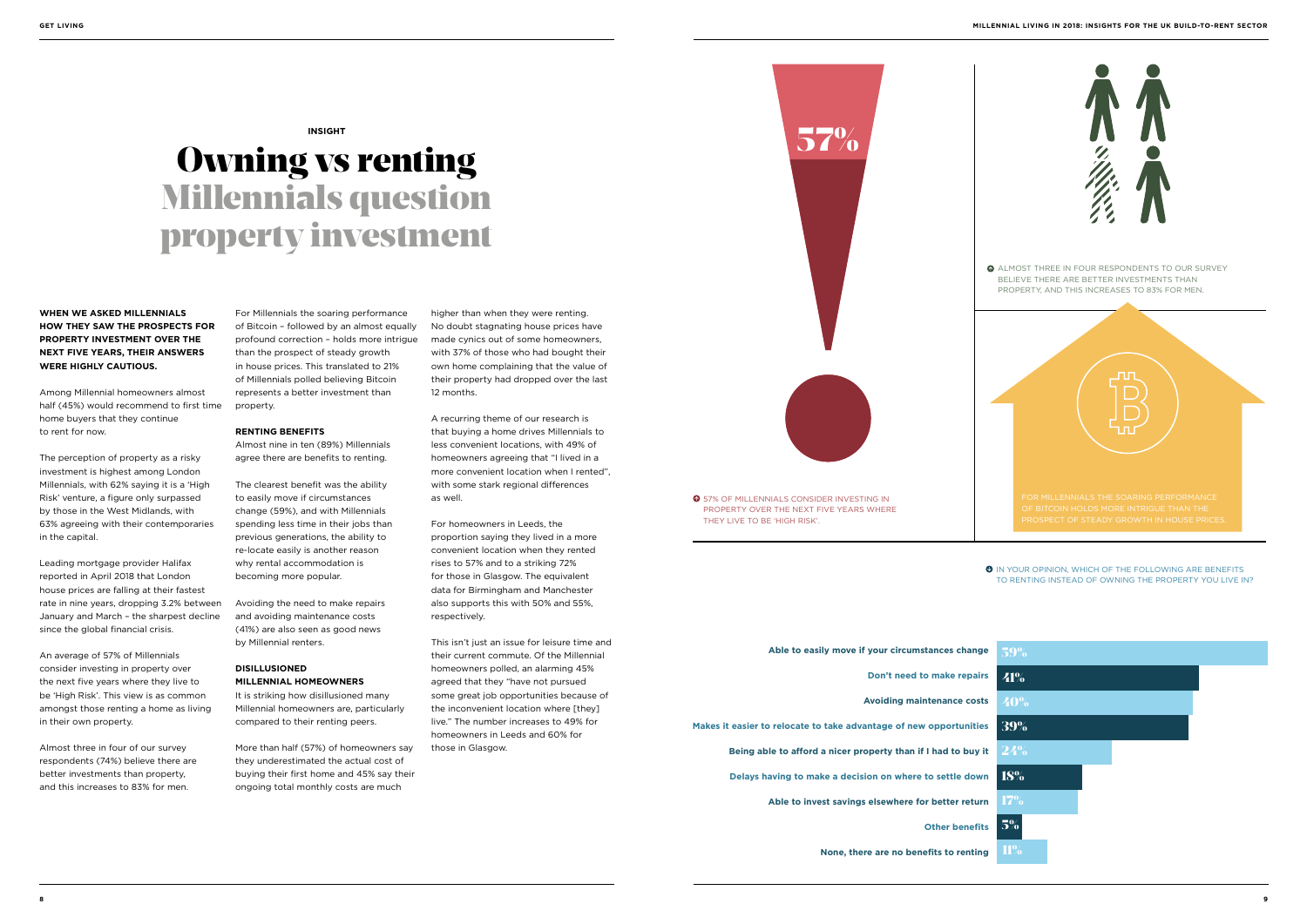**WHEN LOOKING FOR SOMEWHERE TO LIVE MILLENNIALS ARE INFLUENCED BY THE COST, THE FEELING OF SAFETY AND HOW WELL CONNECTED THE LOCATION IS.**

Millennials are undoubtedly price sensitive, with 64% saying that the 'cost of living' was the most important feature of where they live. Although there's a significant gender divide on this with 71% of women considering it important compared to 57% of men.

Cost of living is also the most important criteria for those living in or frequently travelling to Birmingham (65%), Glasgow (66%), Leeds (67%), and Manchester (64%).

For those in London however, 'transport links' is the most important criteria with 59% selecting it as important.

### **LOCATION, LOCATION, LOCATION**

More than half of those polled (53%) agreed that they lived in a more convenient location when they rented, which lead to – what aspects of where you live make the biggest difference?

64% agreed that living close to better facilities and services would help free up time, and half of Millennials (49%) agreed that they'd pay more to live centrally as it would reduce other costs.

#### **ONLINE LIVES**

A high proportion of Millennials are doing much of their day-to-day tasks online and we expect to see this grow, especially in the home. While just 17% currently adjust their heating online or through an app, half of Millennials (50%) would prefer to do it this way.

Unsurprisingly most Millennials have online subscriptions from Netflix and Amazon (63%) to Spotify (48%) but running counter to the assumption that 'all Millennials use Uber' over half have never used the app (51%) highlighting regional differences in accessibility and attitudes to transport (see more detail in 'Travelling and Commuting').

Millennials are quite clear that not everything should be diverted online, with more than half (54%) still preferring to meet new people in person.

**INSIGHT**

### Changing ways of living Choosing where to live



**WHICH OF THE FOLLOWING ARE IMPORTANT TO** YOU WHEN SELECTING A LOCATION TO LIVE IN?

> **JOB OPPORTUNITIES**

**TRANSPORT LINKS**

**CRIME LEVELS & PERSONAL SECURITY**

**COST OF LIVING**



37%



51%

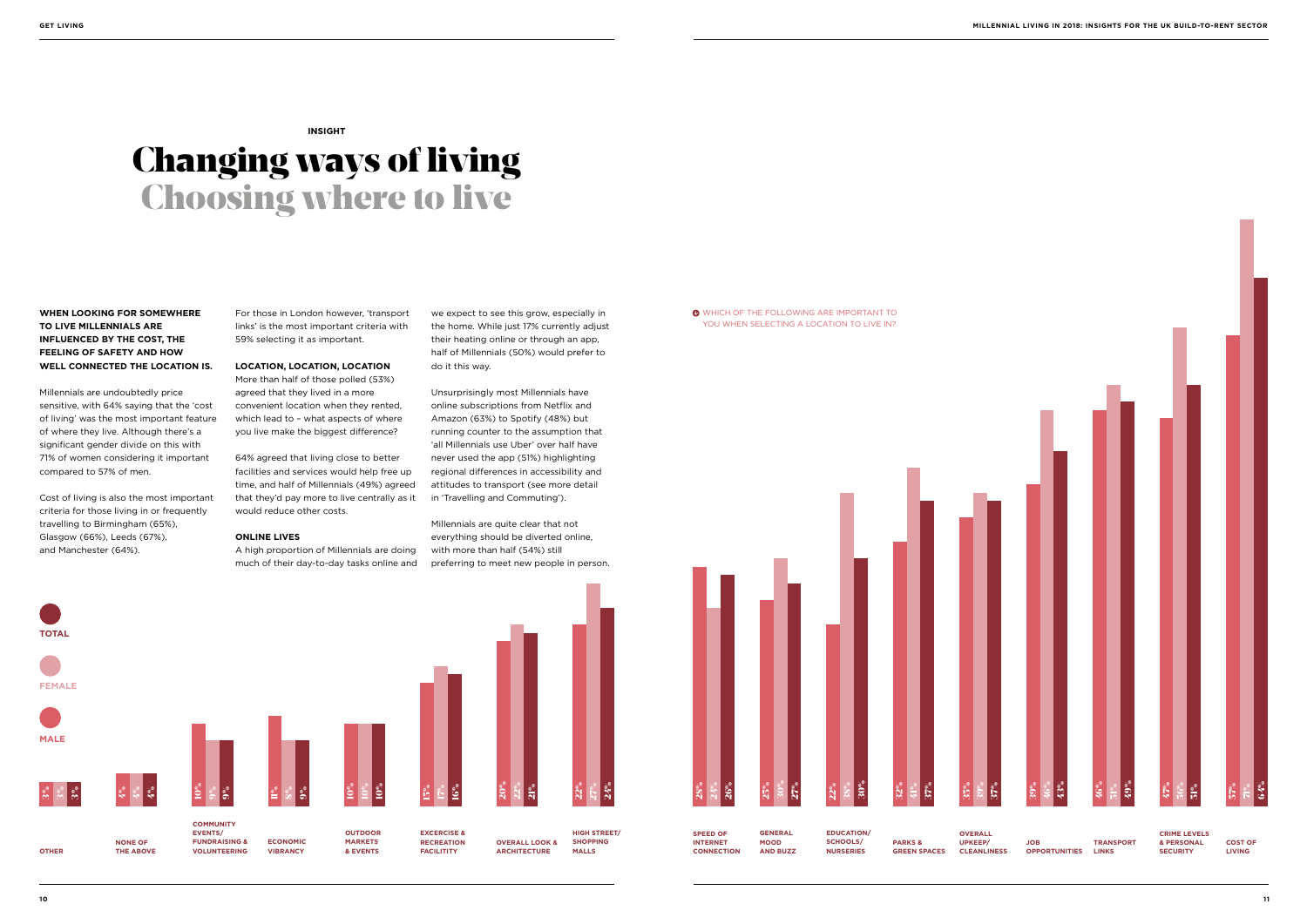**WHEREAS THEIR PARENTS' AND GRANDPARENTS' GENERATION WERE SCHOOLED TO SPEND DECADES IN THE SAME WORKPLACE, THREE QUARTERS OF THE MILLENNIALS WE POLLED SAY THAT WORKING FROM HOME IS APPEALING TO THEM.**

Even when asked if they would like to work from home and risk "not interacting with people in person", 75% of Millennials said this appealed, with only 9% calling this option "very unappealing".

Home working was expected to transform the work place in the 1990s, but never took off as people who had grown up to anticipate going to work in an office rejected the idea, or their employers decided they could not be trusted.

Millennials, however, powered by better technology, have no such qualms. This is most apparent amongst those with a partner and children, with 78% saying that home working is appealing.

#### **START-UP BRITAIN**

Starting up a company is seen as appealing to over two thirds of Millennials across the UK (68%), and particularly for those living in London (75%).

For those 68% who are attracted by the idea of starting their own company, 60% would also like to work in a shared office space with other companies and shared communal spaces.

**MILLENNIALS THAT WOULD LIKE TO WORK FROM HOME** AND RISK "NOT INTERACTING WITH PEOPLE IN PERSON"

Start-ups are also attractive employers, with more than half (58%) saying working for a start-up and being given equity in the business, instead of a higher wage, is very attractive.

#### **EMPLOYER LOYALTY WEAKENS**

Britain's Millennials are clearly ambitious, but at the same time cite a series of obstacles they believe are holding them back as they plot their futures.

Employers might be concerned to learn that 70% of Millennials are either open to the idea of another job, or actively looking for another role.

That's not to say that they'll take the first job offered. Millennials are discerning. Many say they would be willing to take pay cuts for the right job, especially if they don't feel they fit in or don't perceive a positive work culture where they currently are.

Other factors for switching jobs quickly include having too much work to do, resulting in an uneven work-life balance. Environmental and social consciousness also drives Millennials. Companies whose mission doesn't match their values are in danger of losing staff.

**INSIGHT**

### Changing ways of working Flexible is best







**MILLENNIALS THAT FIND THE IDEA OF STARTING UP A COMPANY APPEALING**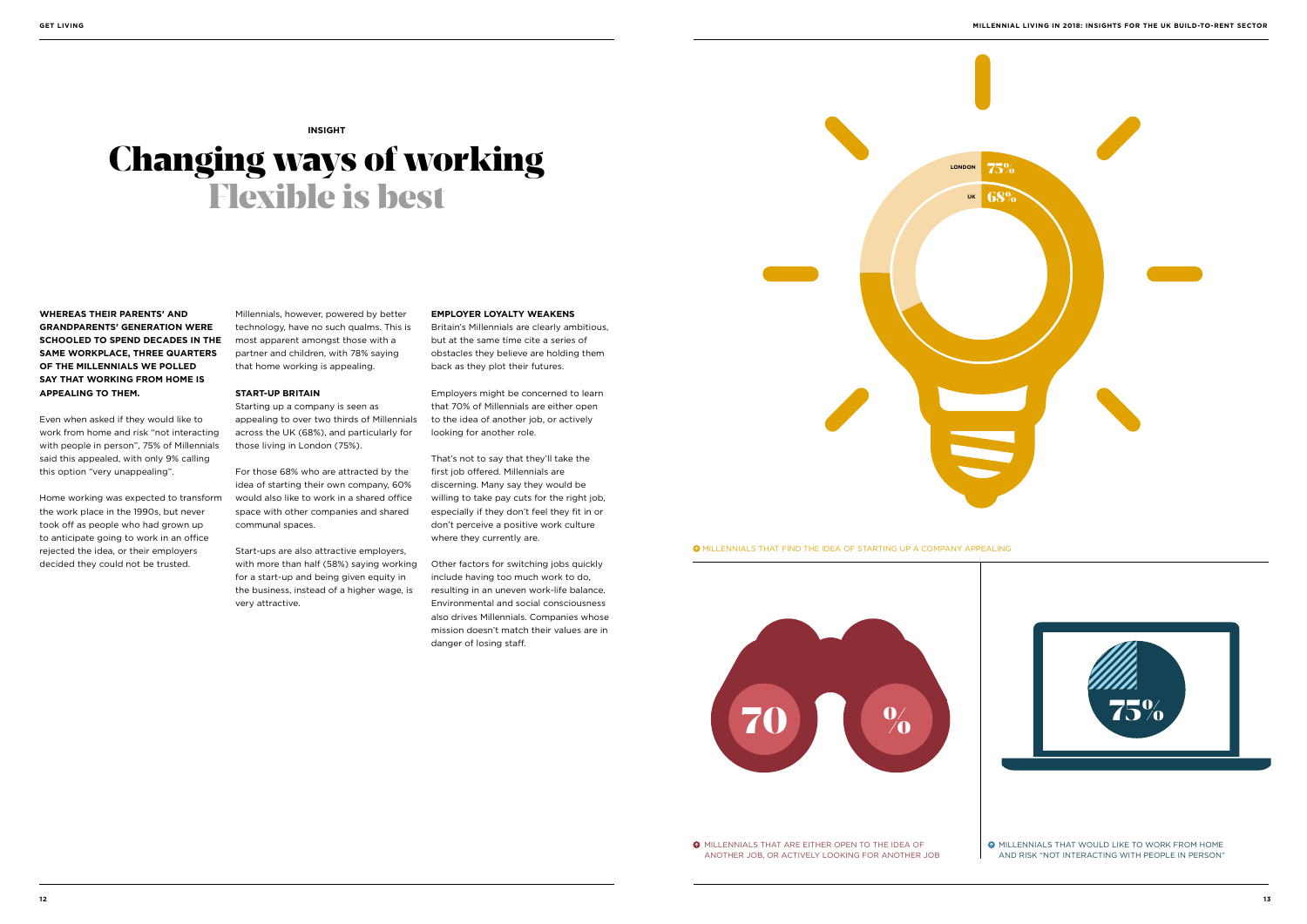LONDONERS EXPECT THEIR INCOME TO RISE IN THE NEXT FIVE YEARS

### **77% OF MILLENNIALS ARE EITHER JUST BALANCING THEIR INCOME AND EXPENDITURE (55%) OR INCREASINGLY IN DEBT (22%).**

Many Millennials feel they are working hard to stand still. While mean annual incomes for Millennials in London reach £37,000 and 27% of those polled are in a position to save money each month – crucial for a deposit on a house – in the East of England only 17% can afford to save, with a mean annual income of £24,000 a year.

#### **OPTIMISTIC ON INCOME**

However, Millennials are striving for more, expecting their income to almost double over the next five years.

Those in London polled the most optimistic in anticipating an 119% increase, followed by Wales and the North West, expecting their salary to increase by 101% and 99% respectively in the next five years, compared with an average 90%. The gloomiest over their prospects are East of England Millennials, who expect a rise of 54%.

Anticipated career progression plus almost ten years of inflation-rate or sub-inflation pay increases appear to have built up a pent-up demand. Especially as the cost of living has outstripped pay rises for much of this time.

Those who presently rent have a higher expectation of their income increasing (+92%), compared with those that own (+85%).

### **MILLENNIALS VS BABY BOOMERS**

Millennials are in no doubt about the generational differences with their parents.

They are better at networking than their parents' generation but they are also clear that Mum and Dad are savvier when it comes to saving.

The differences are stark, with only 14%- 15% saying their parents' generation are better at networking or looking for jobs. A clear reference to the rise of online platforms like LinkedIn, which have only taken hold in the UK within the last ten years sees 45% of Millennials networking online.

However, Millennials are humble in deferring to their parents' knowledge on a range of other issues, with 47% conceding that their elders are better informed in personal finance management, how the economy works (40%), how to rent or buy a home (43%), and how to save money (48%).

### **INSIGHT** Millennial money Balancing act

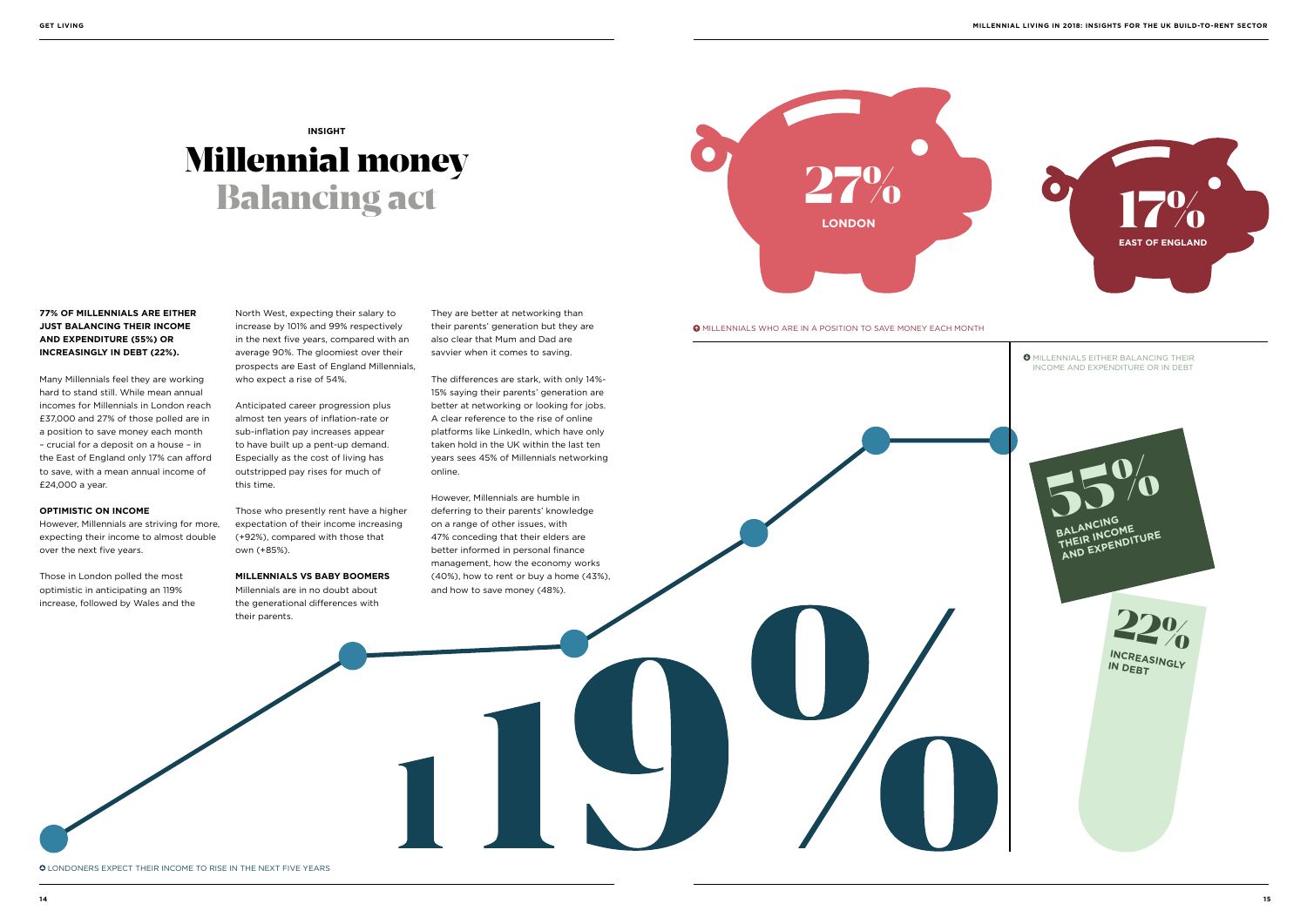### **MILLENNIAL RENTERS SPEND FAR LESS ON THEIR ANNUAL COMMUTE THAN MILLENNIAL HOMEOWNERS: £638 COMPARED WITH £1,016.**

While it has become generally accepted that owners pay more on travel than renters, this figure is a surprise, with the gap not previously believed to be so steep.

This might explain the comparatively high level of Millennial commuters who typically drive as their main means of transportation, with 44% of those surveyed using a car compared with 34% using public transport. While Glasgow falls below the national average at 42%, the number of Millennials who typically drive as their main means of transportation rises when you look at Leeds (46%), Birmingham (48%) and Manchester (47%).

Cyclists were also lower than anticipated, accounting for 13% of Millennials. Millennial homeowners are more likely to travel in a typical week by bike, with 16% of owners using a bicycle compared with 12% of renters.

Commuting is clearly beginning to grate for Millennials, with 27% of those polled saying they would like to do less travelling to work, with the figure rising to 31% for homeowners who typically spend 21% more time travelling than renters as they travel further to work and incur greater expense.

#### **CHANGING APPROACH TO TRAVEL**

While just over half (51%) of Millennials have never used a ride-sharing app like Uber, one in four (27%) regularly travel this way. There's a clear geographical split here with Uber used by two thirds of those living in city centre locations (66%), with 40% using regularly.

A majority of Millennials expect autonomous (self-driving) vehicles to be a part of their weekly lives by 2025. In fact, 19% of those polled expect autonomous vehicles to be a weekly feature of their lives within just three years – although 29% stated they believe autonomous vehicles will never be a part of their weekly lives.

### **LESS LOVE FOR DRIVING**

One in three of the Millennials we polled don't have a driving license, and the figure rises to 42% for renters.

Across the UK's biggest cities this sticks closely to one in three, Birmingham (28%), London (29%) and Manchester (26%), in particular – and in some other regional cities such as Leeds (34%) and Glasgow (30%) where cycle networks, public transport and ride-hailing are improving – an increasing proportion see little need to learn to drive.

#### **INSIGHT**

### Travelling & commuting Renters save on the commute



**MOLLY, 21, WHO WAS BROUGHT UP IN SUSSEX, IS CURRENTLY LIVING IN LONDON ON A PLACEMENT YEAR. SHE ADMITS TO BEING DISORGANISED WHEN IT COMES TO PICKING A HOME, SO SHE DIDN'T WANT TO SPEND AGES SCOURING LONDON AND ASSESSING THE MERITS OF A STRING OF PRIVATE LANDLORDS.** 

It was a massive advantage to her therefore that her employer introduced her to Get Living. "Not having a deposit to pay is good," she says, and bathrooms were crucial too. "We have girls and guys mixed so really wanted two bathrooms as we didn't want to have to share."

"My housemate did most of the organising so for me it was a case of 'if it fits that criteria then great'.

Having the management team in the neighbourhood seven days a week means she's enjoying the benefits of a more reliable landlord, so when she loses her key or the dishwasher breaks people are always at hand.

Right now, Molly is working a few days a week in Milton Keynes, but she still comes back to her apartment each night, as she prefers to be home rather than staying in a hotel.

"In terms of the social aspect, it's really sociable. We all go out for drinks together and Get Living has already organised a couple of events."

But she's also found other benefits of being part of a close-knit community. "It's silly things like when we had a party we decided to buy Easter eggs for our neighbours as an apology for the noise. I don't think you'd be able to do that in other areas. It's like living in a small neighbourhood."

For Molly, ownership "isn't an option for now".

"It's hard to get on the property ladder so renting is something we will have to do for a while anyway." She maintains "the ultimate goal is ownership and that's the view of many young professionals" but acknowledges volatile property prices are putting people off buying in the short term.

"Location is key to me, both for the ability to commute easily plus being somewhere safe. I've had the option of being further out, but I wouldn't want to do that at this stage as I'm having fun and like it here. Later in life as I'm looking to own I'd consider being further out just to get on to the housing ladder, but it would be a compromise."

**"** 

..

#### **INTERVIEW**

### Placement year pioneer - Molly

Location is key to me, both for the ability to commute easily plus being somewhere safe.

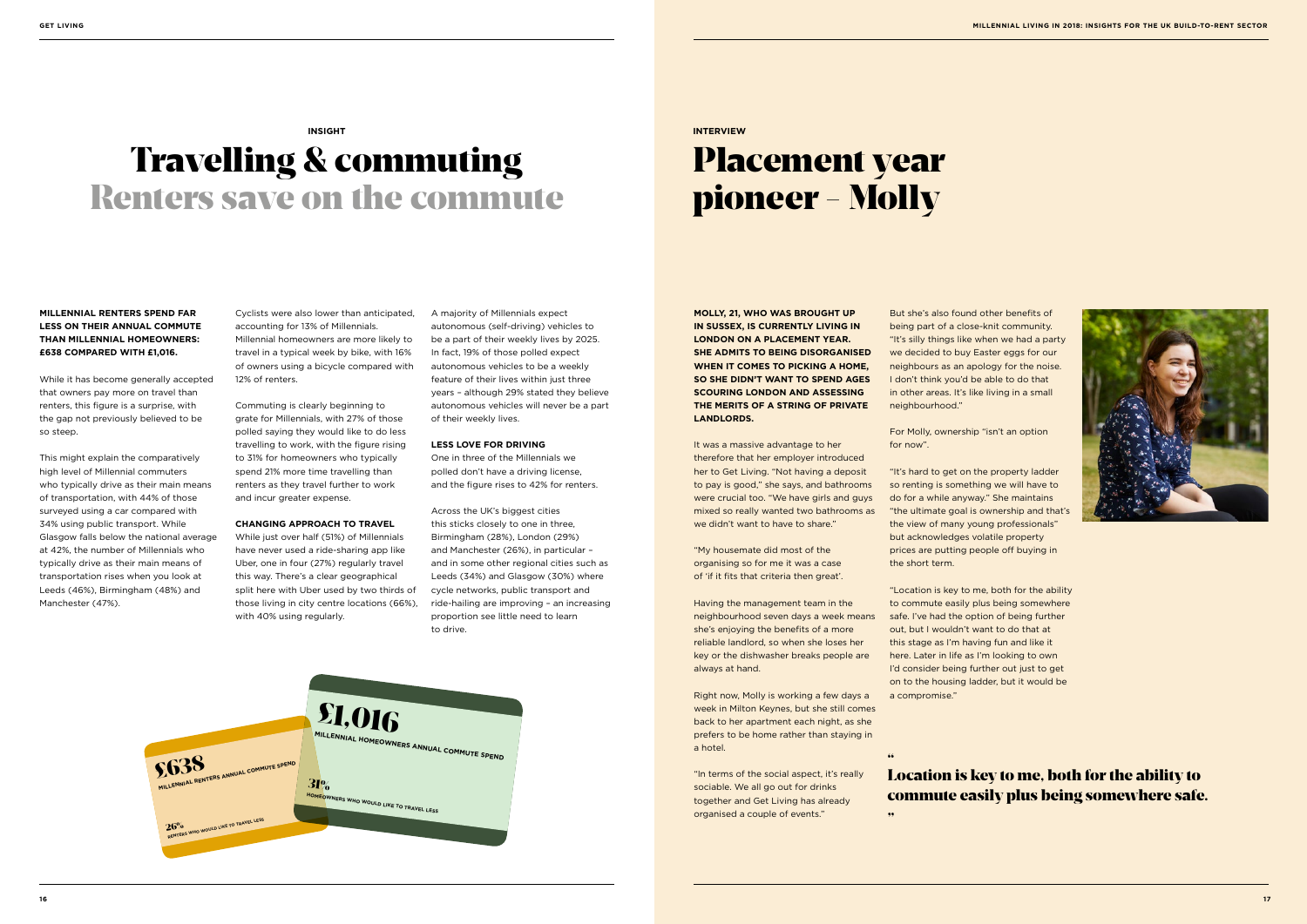### **"MY PARENTS ARE CONVICTION RENTERS", SAYS ROB, 34, AN ACADEMIC ON SECONDMENT TO THE BANK OF ENGLAND IN LONDON.**

Until he was 16, Rob lived with his parents In England, where assured shorthold in Germany, where the idea of buying a home never occurred to them. "In Germany there is a lot more long-term renting, with people staying in the same apartment for 10 or 15 years," he says.

Historically, house prices in Germany have remained flat, due to a large land supply and a relatively stable population. However, population growth is now driving increased demand and, according to the Bundesbank, flats and houses appreciated in value by 5.6% in the first nine months of 2017.

tenancies of 6–12 months are standard, landlords are able to evict tenants at the end of the initial contract period without justification.

Nonetheless, only 53% of German households are property owners, compared with 67% across the Eurozone and 63% in the United Kingdom. According to the English Housing Survey, UK home ownership reached its peak of 71% in 2003. Rob continues: "My parents have made long-term investments in their rental property – like a new kitchen – because they see it as their home. I was brought up to think the same way."

Rob is living in build-to-rent accommodation at East Village while seconded to London. At a later stage, he may break with his parents' tradition by buying a home in the UK – but not because he necessarily wants to. "Elsewhere In the UK, there is the danger that you can be moved on by the landlord."

**"** My parents have made long-term investments in their rental property – like a new kitchen – because they see it as their home. I was brought up to think the same way.

"

German renters enjoy strong security of tenure. Most tenancies are indefinite and only in very limited circumstances can landlords evict tenants.

Though he has been lucky himself, Rob has seen the impact of this at first hand: "I had friends who were forced to leave their rented apartment just three months before their wedding, which caused them real problems."

In common with many Millennials, Rob appreciates the better transport links and access to entertainment that renting in London gives him. General mood and buzz, community feel and great transport connections are what matter to him most when assessing where to live.

He particularly appreciates the way that renting with quick travelling time to the Bank of England allows him a flexible working life, spending time at his office, sometimes working in cafes and even catching up on Saturday nights at home if he has a deadline to meet.

"I may buy in the UK at some point, but if I had the flexibility in renting that Get Living offers in the place where I wanted to live, I would definitely stay renting."



**INTERVIEW**

### German lessons – researcher Rob

### **INTERVIEW**

# East Village stopover – Melissa



**"** 

We do think of

buying property as

an investment, but we primarily think of our new property as our

long-term home.

"

**HAVING SOLD THEIR HOUSE IN LONDON'S BERMONDSEY AND BOUGHT A NEW HOME IN NEWHAM, MELISSA, 31, AND HER PARTNER ARE RENTING IN EAST VILLAGE WHILE THEIR NEW HOUSE IS REFURBISHED.**

She has been struck by the ease of living in build-to-rent accommodation compared with buying a home, and the financial benefits, with no deposit or estate agents' fees. However, she remains a fan of the long-term prospects for property investment.

Not that her new home is purely an investment – far from it: "We do think of buying property as an investment, but we primarily think of our new property as our long-term home.

"But what you also get from buying your home is a sense of security. We know that in the case of some private landlords the owner may decide that they no longer want to rent the place out, and where does that leave you?"

Melissa also believes many renters are at the mercy of steep hikes in their rent, while homeowners can benefit from fixed rate mortgages to keep their costs largely under control.

In her native Canada build-to-rent developments are common, so she has been surprised that the concept is new in the UK.

She enjoys the cafes, green space and connectivity of her home in East Village and expects to see even more benefits

from living close to Stratford station when her job in public health research moves from Victoria to Canary Wharf.

By buying a home further away from Stratford's transport links in Newham, Melissa accepts that she and her partner are reducing their connectivity, but sees this as a worthwhile trade-off given what she sees as the benefits of owning their new home.

Even so, in common with many Millennials, Melissa would like to spend less time travelling, and the premium placed on leisure time means that the three most important features dictating where she wants to live are rapid transport, green spaces and exercise and recreational facilities.

Unfortunately, her role limits the ability to work flexibly, but among her friends and colleagues, she estimates that 30%-40% work from home on a regular basis; some (including her partner) have explored office space in new co-working areas springing up over London.

Having bought their new home, Melissa sees herself and her partner as part of a diminishing breed: Millennials able to buy their own home.

"In the UK it is difficult being a first-time buyer. People are renting for a lot longer than in my parents' generation, and I think build-to-rent will catch on here as it has in Canada."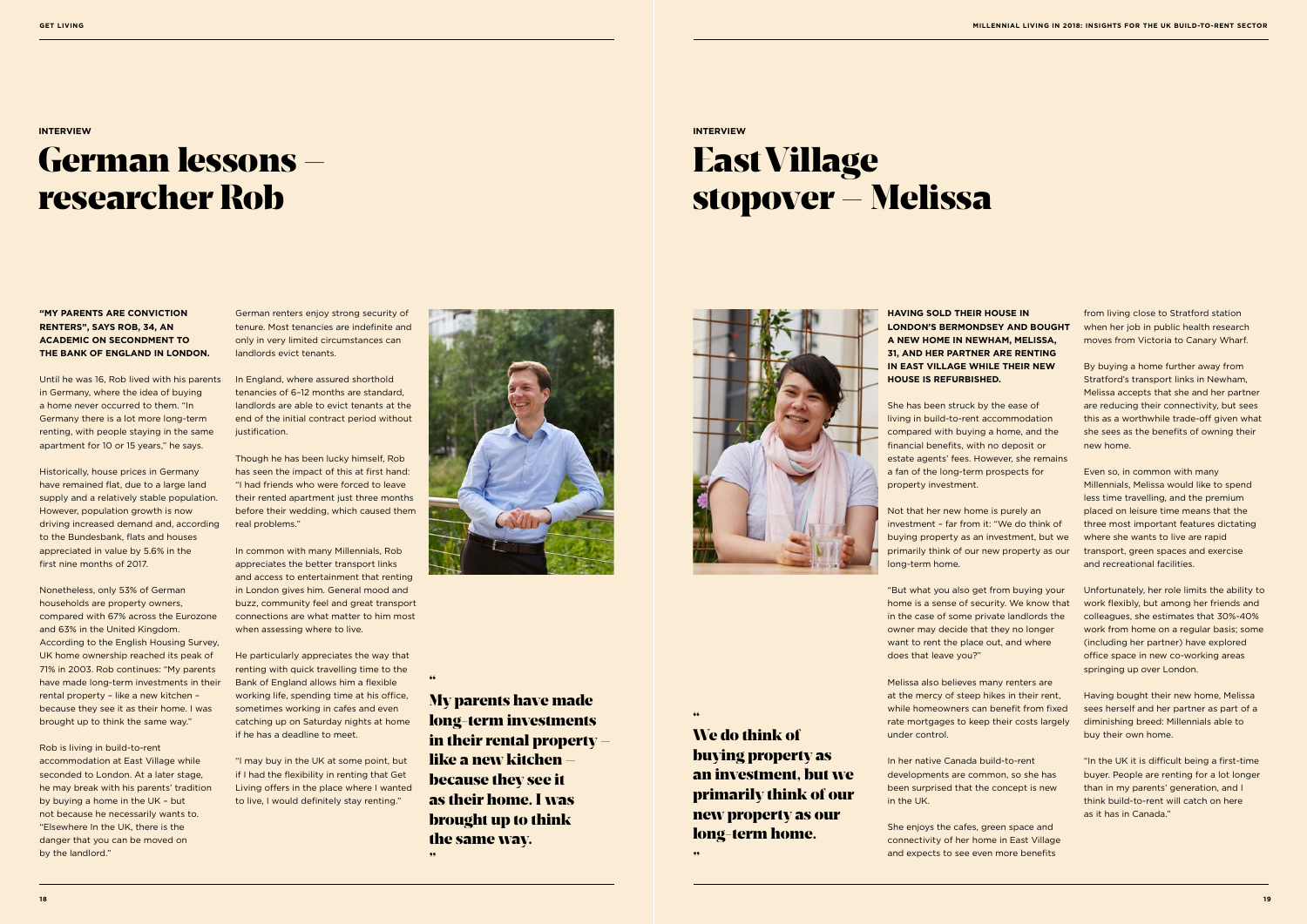**OPINION**

# It's not so bad for generation rent

### **CLARE VOOGHT, FREELANCE WRITER, AS FEATURED IN TIME OUT AND THE INDEPENDENT, IS STARTING TO SEE WHY BUYING A HOUSE MIGHT NOT BE ALL IT'S CRACKED UP TO BE.**



In the past two weeks, two different homeowner friends have told me about the major housing issues they're having to deal with, and the rapidly depleting bank balances that come with that.

'Millennials set to rent for the rest of their lives', 'Millennials' home ownership hopes dashed by a broken housing market', and 'Millennial housing crisis engulfs Britain' are just a few of the headlines that come up after a Google search containing 'millennials' and 'home ownership'.

I know I'm not the only one who's sick of hearing about the housing crisis, how we're all locked in to pay exorbitant rents for the rest of our lives, and that we'll never get even one of our Nike Airs on the elusive housing ladder – and of course it's all our own fault for liking avocados and prosecco.

I'm not going to argue that the UK's housing market isn't broken. It is. Or that I don't want a home of my own one day. I do. Who wouldn't choose the security of home ownership over living under the whims of a private landlord who might not feel like fixing that leaking tap today? Of course we want that security – and all the more so because we're told we'll never have it.

But perhaps it's time for a change of perspective. For better or worse, this is the situation we're going to be in until the

housing crisis is solved – and don't get me wrong, it should be solved – by building more homes, limiting foreign ownership and reforming the planning system.

By 2025, 60% of people in London will be renting their homes, according to PwC. So, however depressing, while it's our reality, how about we stop making the majority of the capital's population feel even worse about it?

Widespread home ownership is a fairly modern phenomenon – in 1918, less than a quarter of households owned their own home, and that number only passed 50% in the 1970s. Buying is not the norm in 'renters' paradise' Germany, for example, where tenants get better deals and prices are tightly controlled.

In the past two weeks, two different homeowner friends have told me about the major housing issues they're having to deal with, and the rapidly depleting bank balances that come with that.

One hired builders for a simple job, only for them to uncover serious structural damage that needed fixing, while the other's leaking ceiling was a job that

couldn't wait, and had to be prioritised above a summer holiday. Her exact words were, 'Never buy a house, it's awful.' Last time my boiler broke, I made a quick phonecall to my landlord and it was sorted and paid for within 24 hour – and I still got my two weeks in the Caribbean.

**"** 

"

Provided your landlord is reasonable – and I do I realise I'm lucky to have a decent one – you'll never have a £10,000 surprise if you suddenly discover a structural issue with your home.

And in our large renter numbers, there's a sense of power – a new wave of rental companies are realising that it's worth competing for millennials' business, and providing attractive incentives for renters. More people are actively choosing to rent for longer because they no longer believe buying a house is the right option for them. Since Brexit, with falling house prices and widespread uncertainty, many are choosing to wait.

Meanwhile co-living has been lauded as a way to combat loneliness in big cities and to solve the housing crisis, and many of these communal buildings are run by

professional build to rent landlords – that I hope will provide a reliable, service orientated alternative to many of those notorious independent landlords who don't play by the rules.

For me, renting allows me to live close to central London, within walking distance of the galleries, bars and buzz of the South Bank. I wouldn't want to live miles away from my friends and my job – I want to be where everything happens.

Living in a suburb, with a tidy garden plot and not much more to do in the evenings than stay in or choose between a couple of mediocre pubs and a generic takeaway doesn't appeal to me. I love my inner-city life, where my dinner options on any given night are only limited by the number of different countries there are in the world. Some of the world's best culture is on my doorstep, and if I want to I am free to drop everything, move out and travel for a month then come back and start again – something I might think twice about if I owned a house.

As our economy continues to change, there are other ways to invest and save money than in property or traditional

savings accounts. Get Living's recent survey found that 21% of millennials see Bitcoin as a more viable investment option than owning property.

I won't stop wanting to buy a house overnight – I still hope I will be able to, one day, however unlikely that might be – but there are still positives to being a renter in a city where renters, in my generation, are the majority. It's time to stop making millennials feel bad that they will never have the chance to own property, and focus on the positives of living a lifestyle where many people rent.

For our parents' generation, property ownership was the be all and end all, but our generation cares more about experiences, being free to travel, making memories and having a life well lived – and we have many more opportunities in that sense than our parents did. We're not as dispossessed as the media would have you believe – it's time to celebrate that freedom.

### **CLARE VOOGHT, WRITER**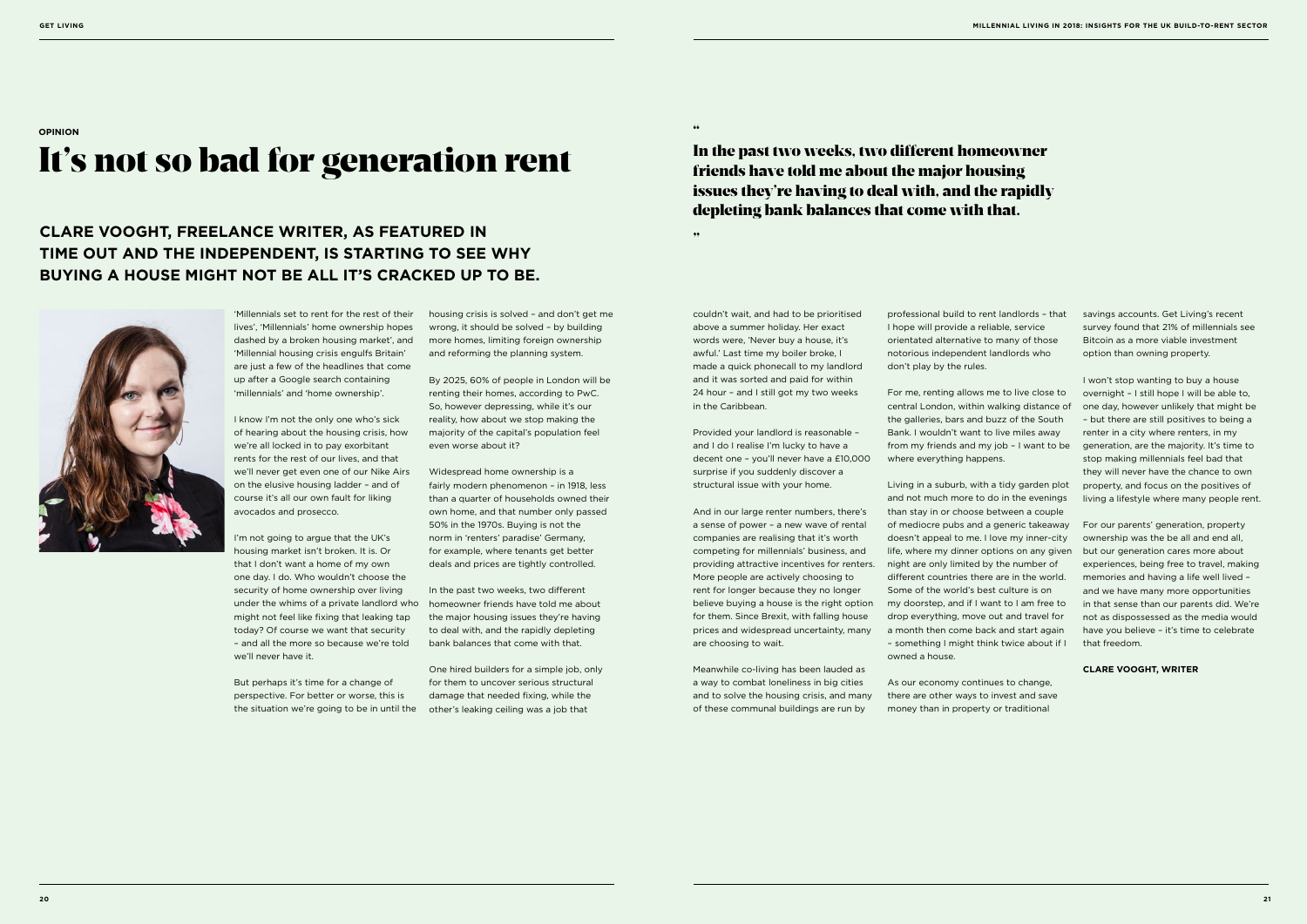### Conclusion

Millennials may also be shrewder than they've been portrayed. Why should they buy a property when the prospects of it rising in value are distant, at least when compared with other investment prospects?

Caution around home ownership shouldn't be confused with pessimism for the future. Millennials are backing themselves in most cases to almost double their income over the next five years but this doesn't automatically translate to a desire to plough money into Millennials really want from their homes property, and sacrifice the flexible living with all its benefits that they enjoy now.

In a fluid society, where Millennials have strong aspirations to improve their income while maintaining a positive work-life balance, the importance of leading a flexible life should not be under-estimated. As ties to the workplace loosen, the ability to move is crucial for Millennials, with 59% of those renting singling this out as the key benefit.

With changing sentiment across living and working, it's time to reassess what and neighbourhoods.

**THIS STUDY OF MORE THAN 3,000 UK MILLENNIALS SHOWS HOW THE WORLD IS CHANGING. FOR MANY, RENTING SUITS THEIR LIFE STAGE AND LIFESTYLES AND FOLLOWS A TREND THAT'S NOW ESTABLISHED IN NORTH AMERICA AND MUCH OF EUROPE. THE ASSUMPTION THAT THEY'RE ALL DISILLUSIONED BY AN INABILITY TO BUY MAY BE EXAGGERATED.**

#### **METHODOLOGY**

**This research was conducted online with n=3,065 millennials (aged 21 to 35 years old), living across the United Kingdom from 28th March – 4th April 2018.**

**Results were weighted on gender overall and gender within each region of the United Kingdom to ensure representativeness.** 

Further information on the results and methodology can be obtained by emailing **dan.healy@fticonsulting.com** 

Please note that the standard convention for rounding has been applied and consequently some totals may not add up to 100%.

Caution around home ownership shouldn't be confused with pessimism for the future.

**22**

**"** 

**"** 



### getliving

**GET LIVING IS LEADING THE CHARGE FOR A BETTER WAY OF RENTING. NO DEPOSITS, NO FEES, LONGER TENANCIES.**

A trailblazer in the UK's 'Build-to-Rent' sector, Get Living is best known for its 1,500 homes in East Village E20, the former London 2012 Athletes' Village. Get Living opened its second location in Elephant and Castle in 2017 and has further homes in development in London, Glasgow and Leeds.

Get Living scooped its third Landlord of the Year accolade at the 2018 RESI Awards.

**getliving.com**



**FTI'S STRATEGY CONSULTING & RESEARCH PRACTICE REGULARLY CONDUCTS PRIMARY AND SECONDARY MARKET RESEARCH, DELIVERING IN-DEPTH MARKET AND STAKEHOLDER ANALYSES TO HELP CLIENTS SOLVE COMPLEX BUSINESS AND COMMUNICATION REQUIREMENTS.**

Working closely with industry sector experts within FTI Consulting, the team rigorously researches stakeholder perceptions, clients' brands, operations and views from the financial markets.

Its international network enables the team to conduct research in all relevant countries, employing its expertise and knowledge of the market research industry and methodologies to deliver optimal levels of strategic and indicative insight for clients.

**fticonsulting-emea.com**